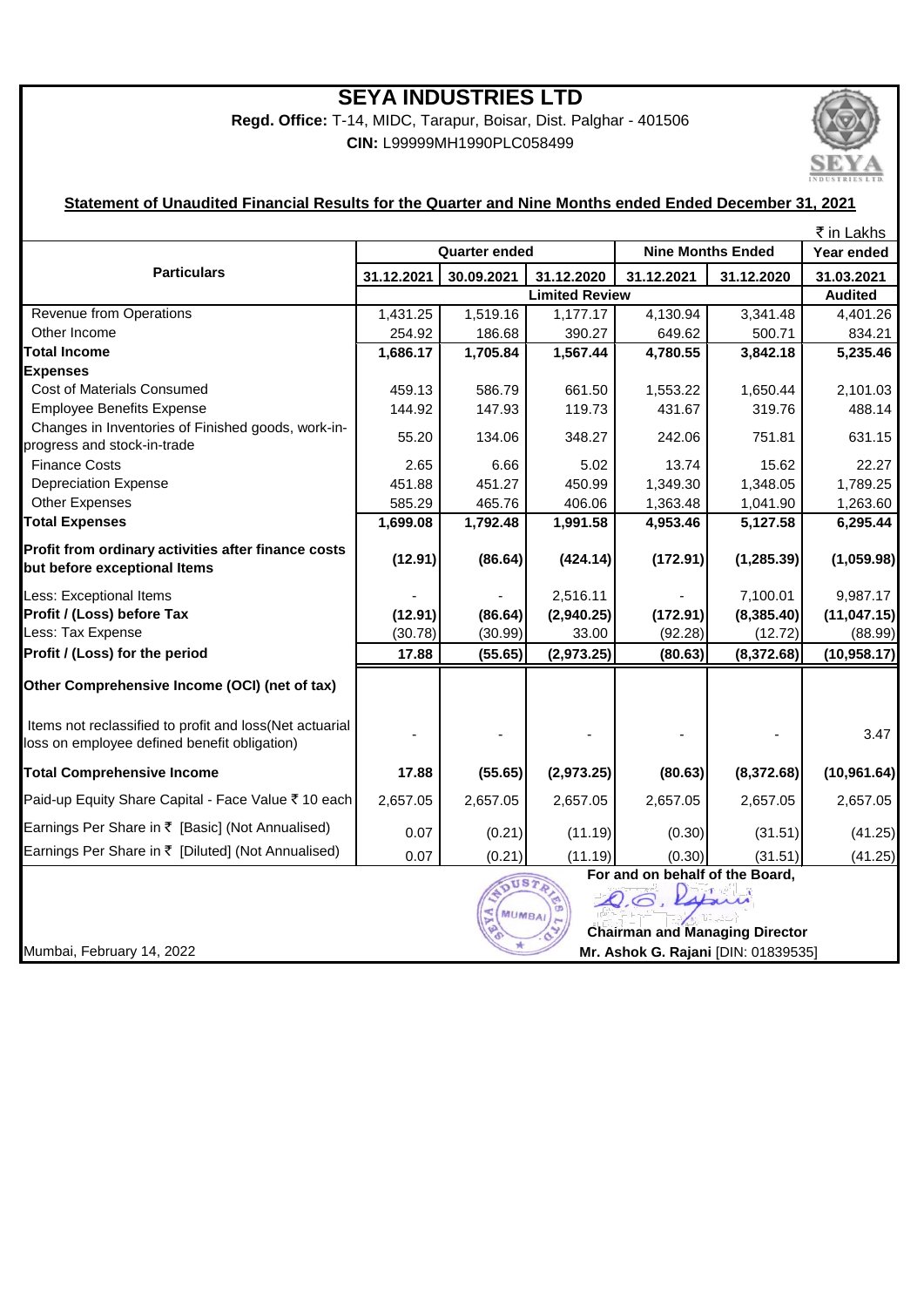### **SEYA INDUSTRIES LTD**

**Regd. Office:** T-14, MIDC, Tarapur, Boisar, Dist. Palghar - 401506 **CIN:** L99999MH1990PLC058499



#### 1 2 3 4 5 6 Prior period figures have been regrouped/rearranged/re-classified wherever considered necessary for comparison purpose and as per present period classification **Note to the unaudited standalone financial statements for the quarter and Nine Months ended December 31, 2021** Pursuant to: (i) Company's Update dated August 13 & August 20, 2021; (ii) Ongoing matters at various Judicial forums(ie. Interim Orders passed by the Hon'ble NCLAT and subsequent directions given by Hon'ble Supreme Court to maintain status quo, in the appeal filed by the Promoter) and (iii) The Directors being in Control as charge has not been taken-over by the Interim Resolution Professional(IRP) appointed by Hon'ble NCLT; the management of the Company, on basis of legal advice, has prepared and is submitting these financial results under obligation of the Company as per requirements of Regulation 33 of the SEBI (Listing Obligations and Disclosure Requirements) Regulations, 2015. The above financial results have been reviewed by the Audit Committee and approved by the Board of Directors in their meeting held on February 14, 2022. The said results have been prepared in accordance with Indian Accounting Standards(Ind AS) prescribed under section 133 of the Companies Act, 2013, read with the relevant rules and provisions of Companies Rules, 2015 and Companies Act, 2013(as amended from time to time). The financial results and other financial information pertaining to each of the quarters have not been audited, but have undergone a limited review, by the statutory auditors, however, the management has exercised necessary due diligence to ensure that the standalone unaudited financial results provide a true and fair view of the Company's affairs. The Company has only one reportable segment namely 'Speciality Chemical Intermediates'. The Operations of the Company were severely impacted materially due to Covid-19 pandemic and its resurgence during the period under review. However, the Company continued to incur committed expenditure with respect to its Employees, Plant & Other related expenditures. This has significantly impacted Company's profitability. The Management has considered the possible effects resulting from the pandemic situation in relation to the period under review on the carrying amounts of Trade receivables and Inventories. In developing such assumptions and estimates relating to the uncertainties for the period under review in relation to the recoverable amounts of these assets, the management has used internal and external sources of information to the extent determined by it. The Impact of the same may differ from that estimated as at the date of approval of these financial statements due to impact of pandemic and the Management will continue to closely monitor the developments. The Management has taken several actions to mitigate the effect of pandemic on Company's business like reduction in unit operating costs and increasing liquidity by making its operations more efficient and nimbler, putting on hold discretionary expenses, deferring certain capital expenditures, etc. The Company is also ramping up its operations in a phased manner. Due to ongoing dispute with the certain lenders in relation to their failure to comply with committed lending obligations and outstanding, the Company has not provided for interest costs on certain loans outstanding, amounting to INR 466.67 Lacs in respect of Operating Assets and INR 1352.85 Lacs in respect of Project Assets, for the Quarter ended Dec 31, 2021. The Company continues to believe in the merits of the litigation, however, there continues to remain material uncertainties in relation to the outcome of the said litigations



**For and on behalf of the Board,** O.B. Rabin

**Chairman and Managing Director** Mumbai, February 14, 2022 **Mr. Ashok G. Rajani** [DIN: 01839535]